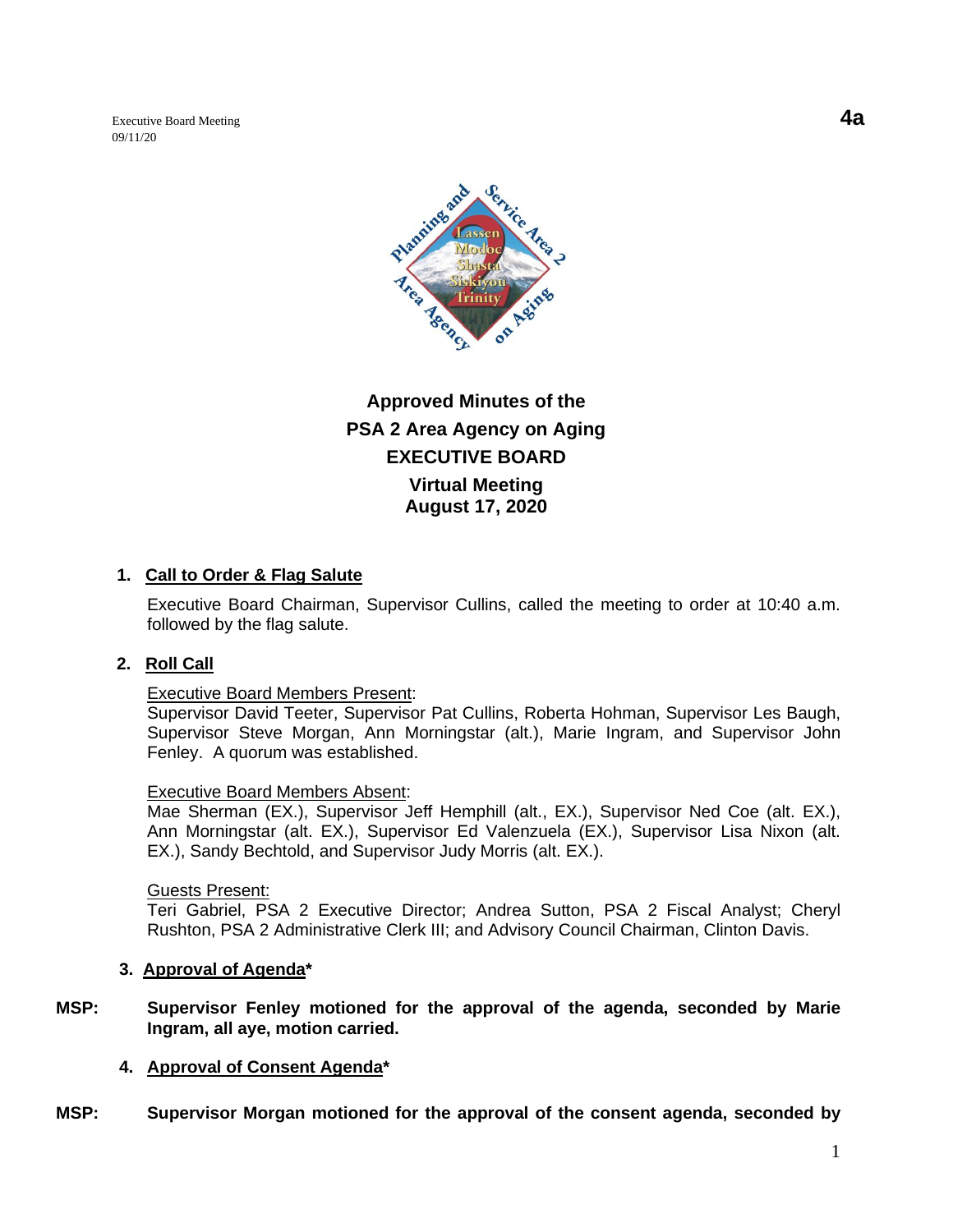#### **Supervisor Fenley, all aye, motion carried.**

*Abstentions: Executive Board members not present at the meeting noted are acknowledged as abstaining from the approval of those minutes.*

#### **5. Open Session**

Supervisor Morgan reported that the call-in access number did not work for him. He has joined the meeting by calling the AAA office.

### **6. Executive Board's Report**

No report.

### **7. Advisory Council Report** – Clinton Davis, Chairman

Advisory Council Chairman, Clinton Davis, reported that the Advisory Council held their Zoom Meeting last month. Goals and Objectives were addressed, and the council is discussing outreach through the Ad Hoc Committees. The Triple A Council of CA has also been meeting with the goal of shortening meetings and sharing the recorded meetings online to reach outside their network. Chairman Davis is working toward linking food resource services within the PSA 2 region to improve services in the communities.

Advisory Council member vacancies remain in Modoc, Lassen and Trinity Counties.

### **8. Executive Director's Report** – Executive Director, Teri Gabriel

a. Update on Program Services due to COVID-19 Pandemic:

Director Gabriel reported that program services continue to be conducted under altered service methods due to the COVID-19 pandemic. Nutrition service providers continue to distribute Congregate Meals via a drive thru service. Service numbers remain above normal levels and are reaching more participants with their services. Guidance is pending from the California Department of Aging (CDA) on if/when centers might reopen.

The Ombudsman Program has now gained limited access to Long-Term Care facilities under certain circumstances. Telephone support continues to be the program's main form of responding to resident issues and for meeting with the facilities. The HICAP program continues to conduct counseling appointments over the phone. A monthly newsletter is being circulated to program participants, and in isolated areas, to bring HICAP services and Medicare education to the region since community education events remain in hiatus due to the pandemic.

Director Gabriel also reported that methods to address social isolation are also a priority for the state. Sharing information on the Friendship Line is a priority for the AAA. The issue of Digital Divide is also being addressed which focuses on the lack of digital devices available for older adults to remain informed on resources available to them. Google has initiated a project with CDA to provide Google Home devices to AAA program participants. Ageism is also being addressed at the state level as more older adults are being discriminated against due to their age.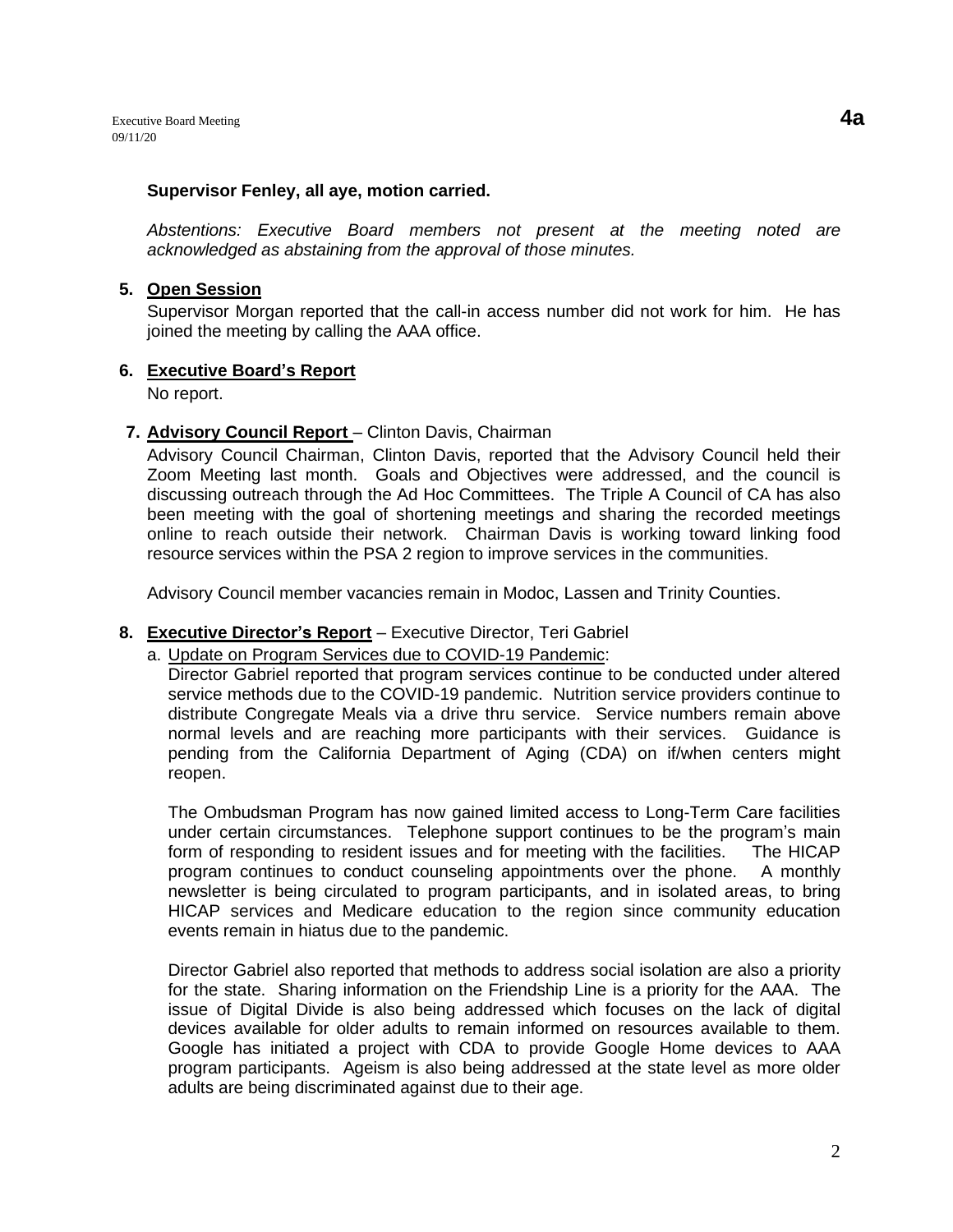Director Gabriel reported that the CA Office of Emergency Services has coordinated with the CA Association of Area Agencies on Aging (C4A) to provide Personal Protection Equipment (PPE) to the AAAs. PSA 2 is distributing PPEs, in the form of cloth & disposable masks, face shields and hand sanitizer, to the nutrition services. Any extra supplies are being offered to Adult Protective Services.

## b. CARES Act Funding Update:

Additional COVID-19 pandemic emergency funding is available to AAAs under the Coronavirus Aid, Relief, and Economic Security (CARES) Act. This funding is only being released to AAAs which have spent at least 25% of the Families First Coronavirus Relief Act (FFCRA HR 6201) funding released last fiscal year. At this time, PSA 2 has not reached the 25% expenditure benchmark. Monitoring of the FFCRA spending levels will continue with service providers. FFCRA funds are currently being used to provide services in the wake of FY 20/21 funding. The CARES funding is optional to the service providers as additional support for emergency services. If the funding is not requested by the service provider, the funding will be redistributed by CDA to other areas in state seeking COVID-19 response funding. CARES Act funding included Ombudsman Program funding which was not restricted by the 25% expenditure level. Those funds will help to initiate the recruitment of the vacant Ombudsman II position. The Title III E Family Caregiver Support Program is also eligible to receive CARES Act funding, if needed.

### c. Update on Accounting Software Transition:

Director Gabriel reported that the PSA 2 Fiscal Analyst has been working with PSA 2's Auditor, Charles Pillon, CPA, to transition to Quick Books – a more user-friendly accounting system. Accounts Payable and Payroll have been processed with the new accounting system without issue. Financial reports for July will be provided in the next board packet.

## d. Preliminary FY 19/20 Closeout Determination:

Director Gabriel noted that Administrative funding appears to be fully spent while HICAP funding was not completely drawn down. The Ombudsman program is slightly overspent due to the transition of Program Managers and the relocation of the office to an adjacent suite. Title III E Family Caregiver Support Program funding was fully spent, and III D Health Promotion funding was fully spent due to the ability to transfer funds to critical nutrition services in response to the COVID-19 pandemic and California's state of emergency.

Regarding Titles III C-1, C-2 & III B funding for FY 19/20, Director Gabriel reported that most providers fully spent their program dollars with the additional Nutrition Augmentation Funding (NFA) allocated by CDA to support nutrition services. Two nutrition providers did not fully spend the NFA funding and PSA 2 awaits direction from CDA on handling the unspent funds. One area of concern remains with Lassen Senior Services (LSS) in Lassen County on their use of the NFA funding. LSS used the funding to purchase equipment and for building improvement without the prior approval of PSA 2 AAA. Director Gabriel directed the Executive Board to the copy of the letter to LSS in the packet requesting repayment of over \$17,000. The letter references the Corrective Action Plan necessary to rectify the matter before the FY 20/21 contract is signed.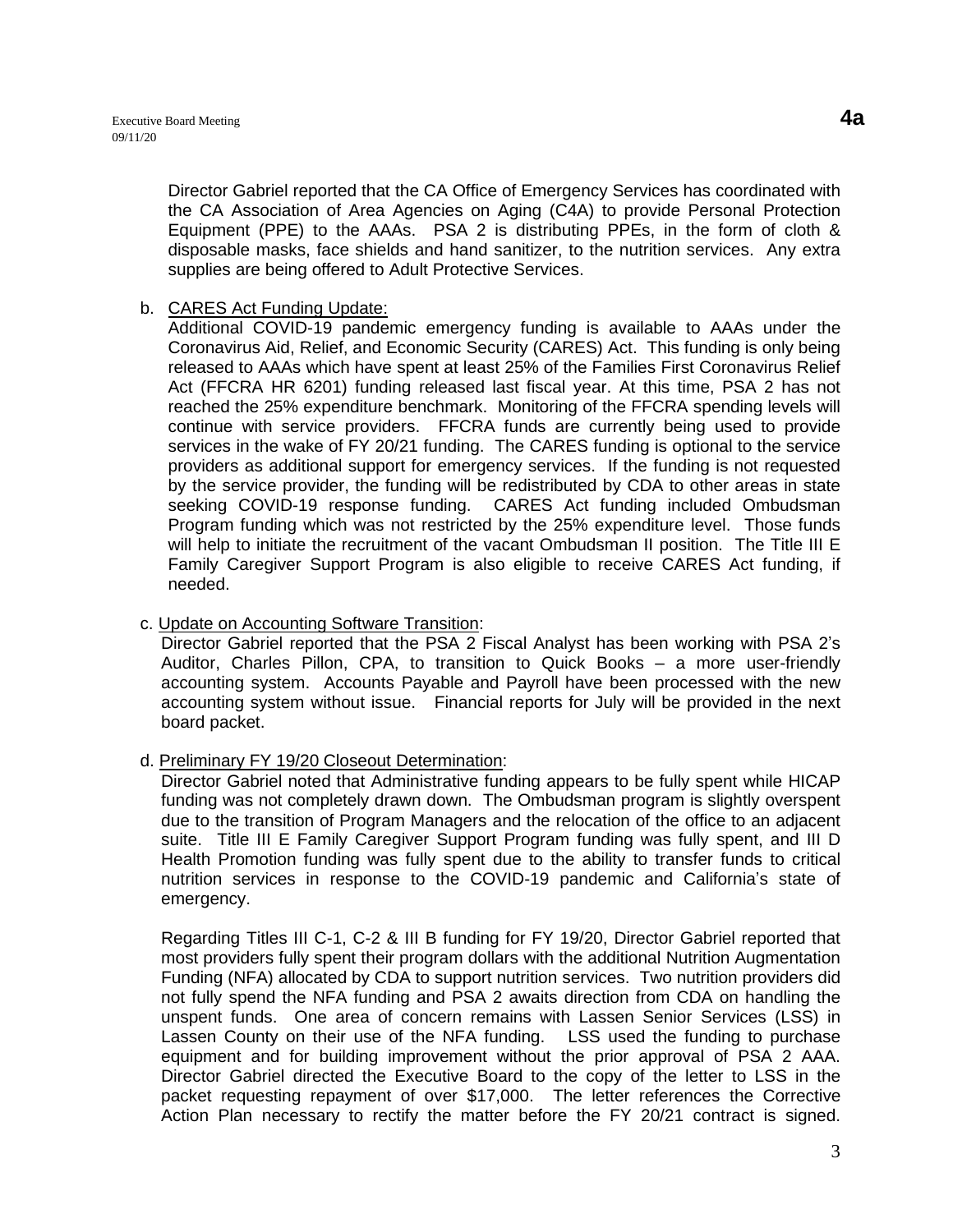Moving forward, the provider will be required to submit copies of receipts and invoices to justify monthly expenses before program costs will be reimbursed and annual fiscal monitoring will be conducted by the AAA to verify the provider remains on track with the use of program funding.

Director Gabriel contacted Supervisor Teeter as soon as the AAA was aware of the unauthorized purchases. Supervisor Teeter expressed his concern with the center spending nearly \$18,000 in an unauthorized manner and with the significant impact the return of the funding would have on the program. He further discussed the steps he had taken to inquire with the LSS Board Chairman and Executive Director. While the Board Chairman and the Executive Director stated they were unaware or misunderstood the manner in which the funding could be spent, Supervisor Teeter received a copious amount of documentation from the AAA to LSS clearly indicating the appropriate use of the NFA funding. Director Gabriel restated that direction was shared with nutrition service providers prior to releasing the NFA funds which specifically disallowed the purchase of equipment. She further shared that CDA's mantra, and the purpose of allocating the NFA funding, was to provide "More Meals to More People." CDA expects to see an increase in services units with the use of the NFA funds. Supervisor Teeter recalled reviewing correspondence between the AAA and LSS stating the disapproval of equipment purchases. The LSS Executive Director responded to the AAA by stating the program appreciated the opportunity to replace old equipment at a reduced rate due to COVID-19 pandemic and that the misspent funds will be returned to PSA 2 in a timely manner. Supervisor Teeter confirmed that the email correspondence the AAA shared in the communication with LSS clearly stated the proper use of the funding and he found it difficult to understand how the misuse of funds could have occurred with this seasoned service provider. Director Gabriel confirmed that she will keep the Executive Board apprised of the situation with LSS and their repayment of the funds.

### e. Other Agency Activity:

Director Gabriel reported that the FY 2020-2024 Request for Proposal (RFP) process for Trinity County was underway. The announcement of funds available was distributed county-wide. Director Gabriel inquired on interest from the Executive Board members to participate on the RFP Review Committee for the Trinity County RFP process. Supervisor Fenley offered to service on the RFP Review Committee. Formal approval of this assignment will be on the next Executive Board meeting agenda.

Director Gabriel noted that the Corrective Action Plan for the Fiscal Monitoring conducted by CDA in May 2019 has arrived with minimal findings. Most of the findings noted have already been addressed and rectified. Fiscal Policies & Procedures continue to be developed and will include operations with the new accounting software; the Executive Director's signature will be added to the annual contract budget approval process; inventory procedures for the AAA and service providers will be developed; and the process of reimbursing contracted service providers based on actual expenditures rather than an issuing an advance of 1/12 the total annual funds has already been initiated by the AAA.

Director Gabriel reported that Chico State Enterprises' Center for Healthy Communities remains interested in providing Title III D Health Promotion services within the PSA 2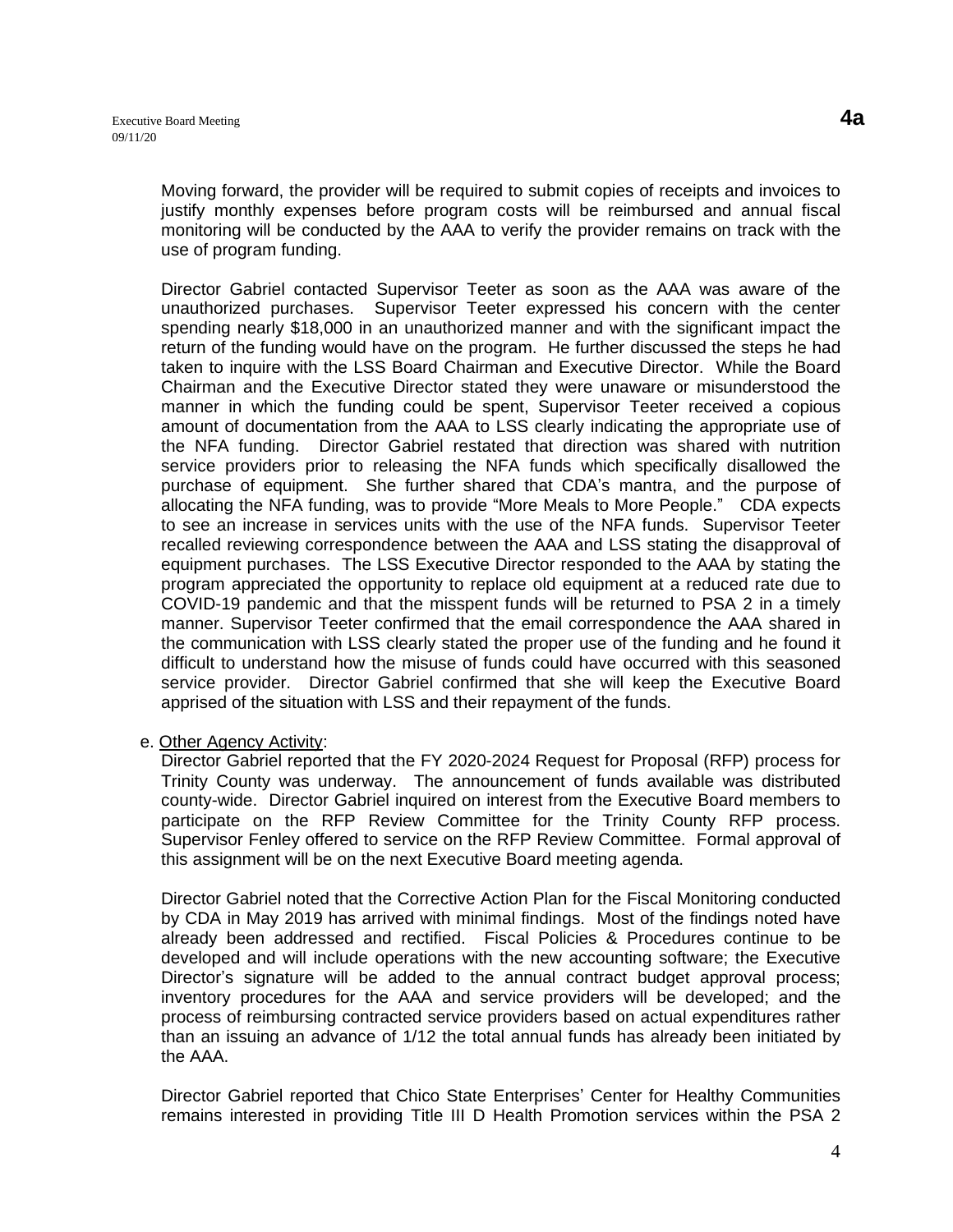region as in the past. Their proposal for III D Health Promotion services will be presented to the Executive Board for consideration and approval at the next meeting. Due to the COVID-19 pandemic, the actual III D may not fully be introduced into the communities until after the start of the calendar year in 2021.

Upon inquiry from Supervisor Cullins, Director Gabriel responded that the most significant request for services since the COVID-19 pandemic outbreak has been the search of meals or food resources, especially after the announcement of the Great Plates Meal Service. Referrals are been directed to the existing nutrition service providers and food banks in the region. Increased outreach continues in all 5 counties for the Information & Assistance Program. Supervisor Cullins also noted the misspelling of Modoc in the I & A report.

### **9. Approval of Board Resolution Authorizing the Executive Director to Sign FY 20/21 Medicare Improvements for Patients and Providers Act (MIPPA) Contract and Related Amendments – MI-2021-02\***

Director Gabriel reported that the MIPPA program funding is over and above the Older Americans Act funding for the HICAP program. MIPPA services focuses on enhancing outreach, education and enrollment assistance to eligible Medicare beneficiaries. The service connects beneficiaries to additional services available to low income older adults.

# **MSP: Supervisor Fenley motioned to approve the Board Resolution Authorizing the Executive Director to Sign FY 20/21 MIPPA Contract and Related Amendments – MI-2021-02, seconded by Marie Ingram, all aye, motion carried.**

# **10. Discussion and Approval of Proposed Service Provider Board of Directors Training Plan\***

At the request of the Executive Board, Director Gabriel presented the Proposed Service Provider Board of Directors Training Plan. The Board Training plan was developed to avoid challenges with miscommunications at the service provider Board level which could lead to the termination of their contract with PSA 2. Research was conducted with CDA and other AAAs to seek a Board training plan; to no avail. The plan presented by the AAA was created to request that Board of Directors training occur with contracted service providers and as a method to inquire on what training is already being conducted by contracted service providers. Current monitoring tools inquire on the methods of Board training for which the AAA would now collect Board training confirmation from the service provider. The AAA would also offer resources available online including YouTube Board training videos. The annual AAA service provider contract would also address the requirement for Service Provider Board of Directors Trainings as well as the next Request for Proposal process. Supervisor Fenley expressed concern for the AAA taking responsibility for the Board training and with enforcing the training requirement. Director Gabriel responded that contracts would not be executed until the acknowledgement for the training was signed by the service provider director and Board Chairman informing them that the AAA will be inquiring on the type of Board training occurring with their organization. Advisory Council Chairman Davis supported the Board training plan stating that education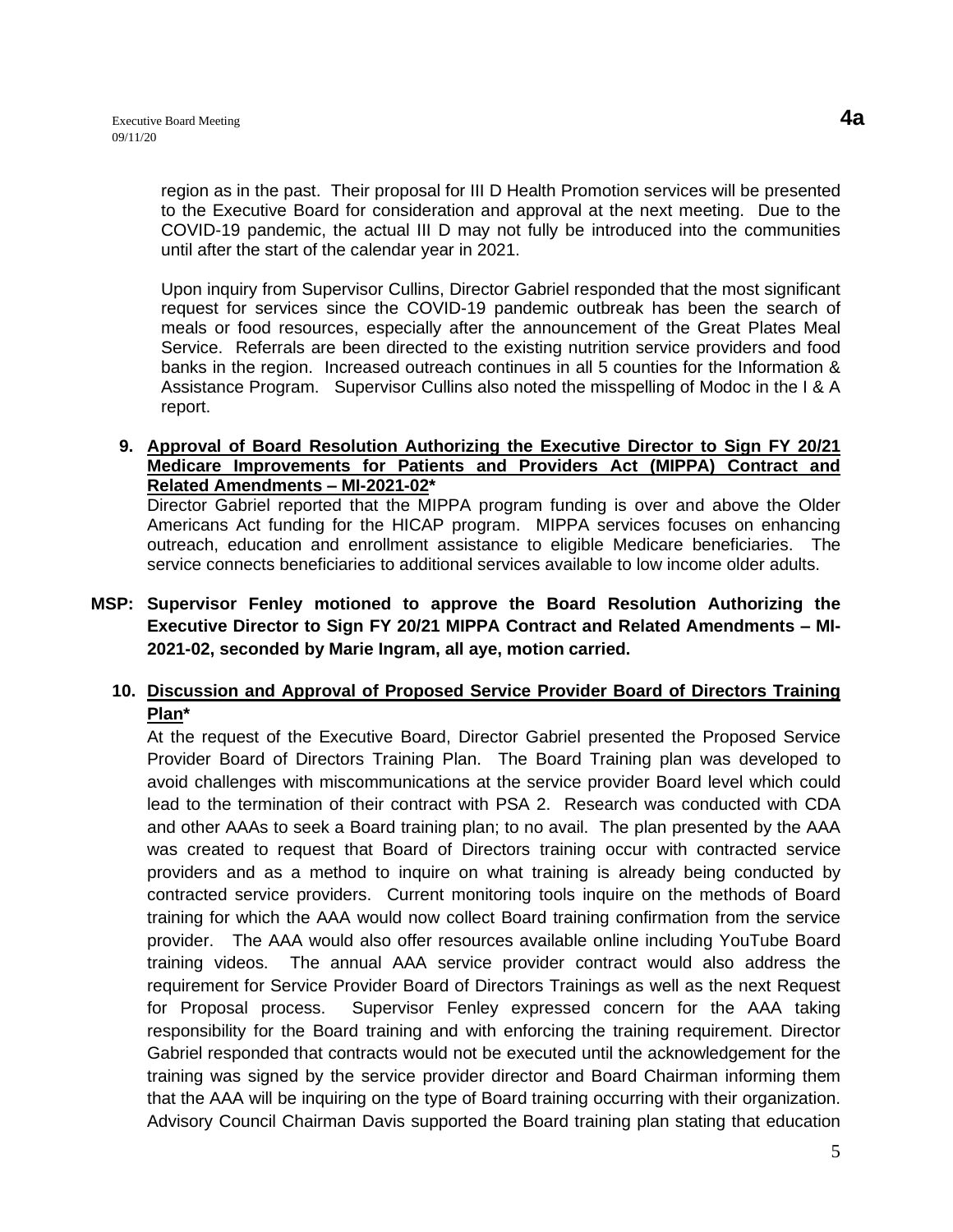on the requirements of the PSA 2 grant is critical for the survival of the organization. Upon inquiry from the Board, Director Gabriel explained that the Board training is not a requirement of CDA or the regulations of the programs. It is a local request. In seeking guidance from the CA AAA Planner's group, the need for service provider Board training was also supported and the group requested a copy of the plan once developed. For the sake of allowing further review of the plan with local contracted service providers and to allow Executive Board Member Sandy Bechtold, who initiated the request for the service provider Board training, the opportunity to review the plan, the Proposed Service Provider Board of Directors Training Plan will be tabled for further discussion at the next meeting.

### **MSP: Roberta Hohman motioned to table the Proposed Service Provider Board of Directors Training Plan for the next Executive Board Meeting, seconded by Marie Ingram, all aye, motion carried.**

### **11. Discussion and Approval of Proposed Employee Grievance Policy Update\*:**

Director Gabriel reported that it was determined that the current Employee Grievance Policy did not offer instruction to employees should there be a grievance against the Executive Director. Proposed language was added as Section 15(i) which states that in the event of allegations against the Executive Director, the employee would complete the existing Grievance Form in the Personnel Policy and present it to the Executive Board Chairman within 10 calendar days. The Executive Board Chairman would respond to the employee and determine if a meeting with the Executive Director would resolve the matter. If the meeting did not resolve the matter, the Executive Board Chairman would determine if the matter should be addressed by the Executive Board in Closed Session with the Executive Director. Supervisor Cullins expressed her dissatisfaction with the wording in the Employee Grievance form and requested the word "complaint" be replaced with "grievance."

# **MSP: Supervisor Fenley motioned for approval of the Proposed Employee Grievance Policy Update with the changes requested by the Executive Board Chairman, seconded by Supervisor Baugh, all aye, motion carried.**

### **12. New Business:**

The next virtual Meeting of the PSA 2 Executive Board will be Monday, September 21, 2020.

### **13. Old Business:**

None.

## **14. Correspondence:**

Incoming – None